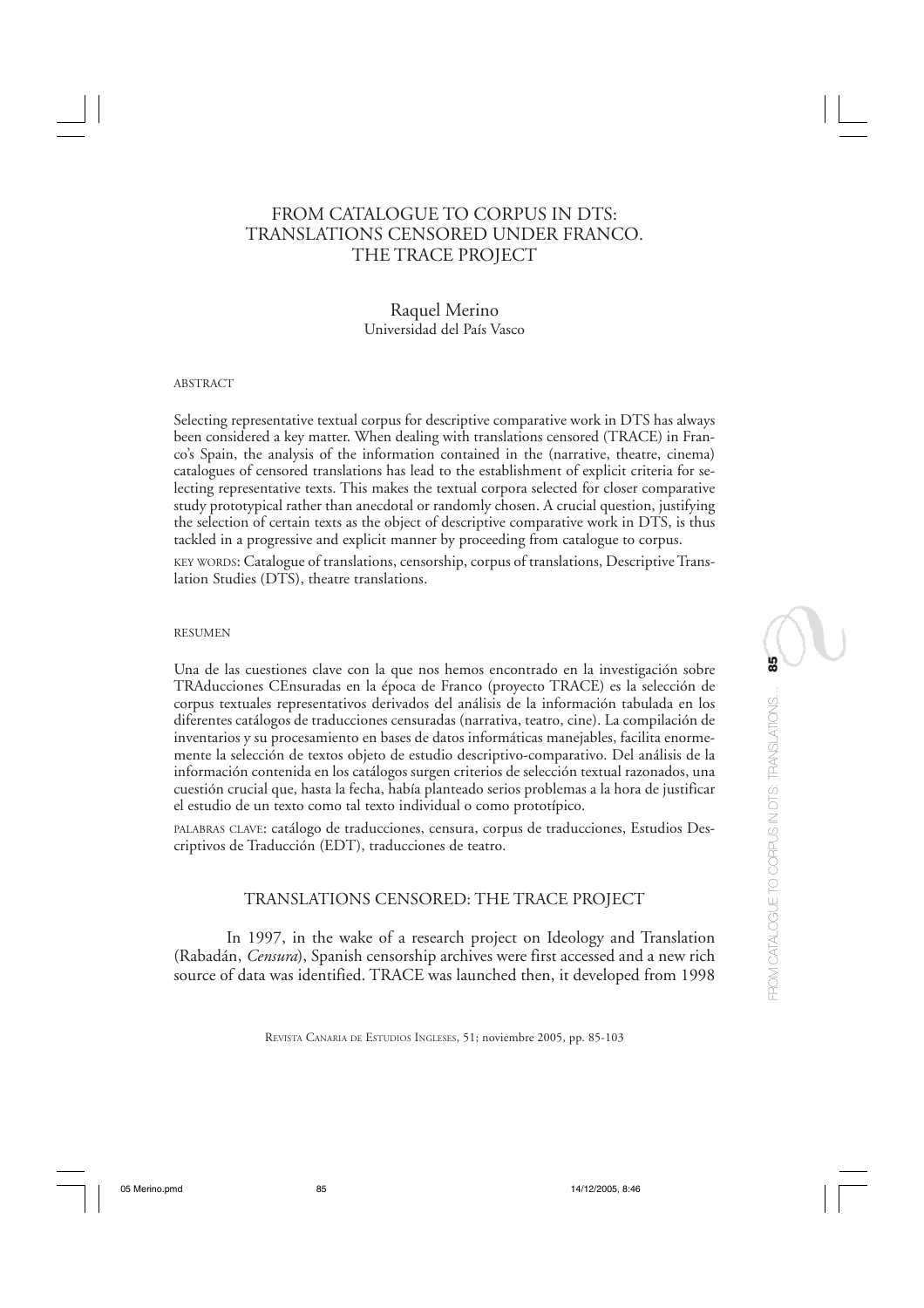to 2000 under the auspices of the Universidad del País Vasco, and it finally become a three-year Ministerio de Ciencia y Tecnología funded project.\*

TRACE can be defined as a joint venture by groups of TS researchers at the Universidad de León and the Universidad del País Vasco at Vitoria (Merino, "Presentación"). But before launching TRACE, members of research groups in both universities had completed several investigations on the History of Translations English-Spanish (Pajares; Fernández López) and quite a few were under way (Gutiérrez Lanza, *Traducción*).

Until 1997 most contextual research had been carried out using traditional sources, such as libraries or published bibliographies, and most catalogues compiled were based on information about the published translated text (distributed dubbed film, performed play...) gathered from various sources which each yielded partial data. The end product, published translations, films as shown in cinemas and/or their corresponding scripts, was our object of study.

Almost overnight, censorship records held by the AGA (General Administration Archives) proved to be, when sampled back in 1997, the richest source of information for all types of cultural manifestations in the Franco period, including translations. Along with native texts, one could find detailed information on translated texts, whether they were finally published (performed, shown...), and therefore came into existence in the target culture, or just drafts submitted to censorship that would finally be banned, or did not simply come all the way to the public. The published text, the film as shown or distributed, was not any longer the only possible object of study, it was, on the contrary, the last trace of a chain of texts that started with the original, went through processes of translation and adaptation, with draft versions examined at different stages by authors, translators, censors, producers...

The bureaucratic process that started with an application form to publish a book, perform a play, or show a film, left many detailed traces of all interventions leading to the creation, so to speak, of a cultural product in the target-culture.

Until 1997 we would start from the last possible trace of a text in culture —published plays in the case of theatre, printed books when tackling literature—, added any other target published texts, when or if different versions were found, and coupled them with the source text(s) when possible. We would then build up contextual information from various sources: film or theatre reviews, introductions or meta-texts in publications. But now for the first time most contextual data could be found along with the text. And not only that, different draft versions of the same text were available, and part of the process of textual production could actually be traced back.

<sup>\*</sup> Reference: BFF-2003-07597. Coordinated Project: Universidad del País Vasco, Universidad de León. General coordinator: Raquel Merino. Universidad de León coordinator: Camino Gutiérrez Lanza.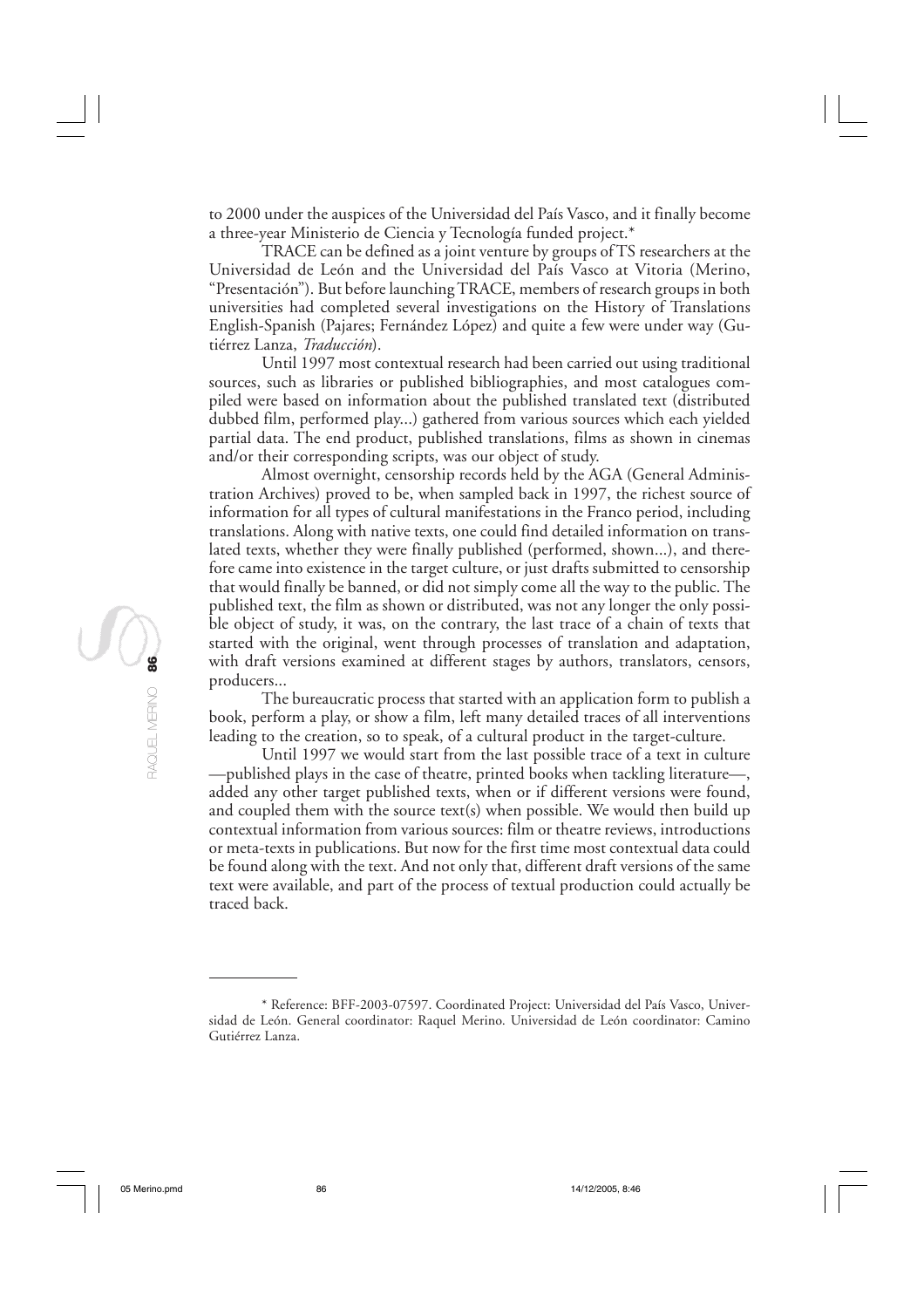The advantages of using the AGA as the main source for investigations on the history of translations in Spain were patent. And the possibility of drawing more thorough inventories of translations opened new ways of unveiling better selected and defined corpora of translations.

It seemed feasible now to account for the history of translations of various genres —drama, narrative, films— and (sub)periods, and it seemed that catalogues could be compiled more accurately than ever. A reliable map of translated culture proved, at long last, an attainable target.

As may be drawn from the above, we can say that TRACE is a collective project, in which individual investigations are planned and coordinated in such a way that they do not overlap but lead to the accumulation of data in an organised way. In TRACE, using the AGA as the main source of data, we adapt each member's investigation to the "blank" areas not yet studied. We have incorporated members who can tackle language combinations, genres or periods not dealt with to date and have adapted TRACE needs to researchers' capabilities. In this way we have recently opened TRACE to two additional source languages, German and French, and one more peninsular target language, Basque; that had not been systematically studied so far. The map of translated literature and cinema in 20th century Spain that we started off by drawing in pre-TRACE stages, has now more discernible boundaries and a far more accurate picture of what really got translated (by whom, why, when...) is emerging as we advance.

#### METHODOLOGICAL BACKGROUND: DTS

TRACE studies are retrospective and diachronic by nature, and use the theoretical and methodological background of Descriptive Translation Studies. We aim at reconstructing the map of what actually got translated in Spain, not from what could have been, or could nowadays be, but from empirical evidence drawn systematically from rich documentation sources.

Certain key DTS concepts, such as assumed translation or pseudo-translation, prove radically useful for example in the compilation of catalogues, since the aim at this stage is not so much to check whether a translation is actually so —often it is all but possible to discern its translational nature— but to compile inventories of texts that were produced and received as translations in a specified period.<sup>1</sup>

<sup>&</sup>lt;sup>1</sup> In Toury, the authors of the introduction extracted from Toury's work a list of concepts that have extensively been used in TRACE studies (*Estudios* 17-33). In the same line, such concepts are used in the description of the Irving corpus (Merino, "Progresión").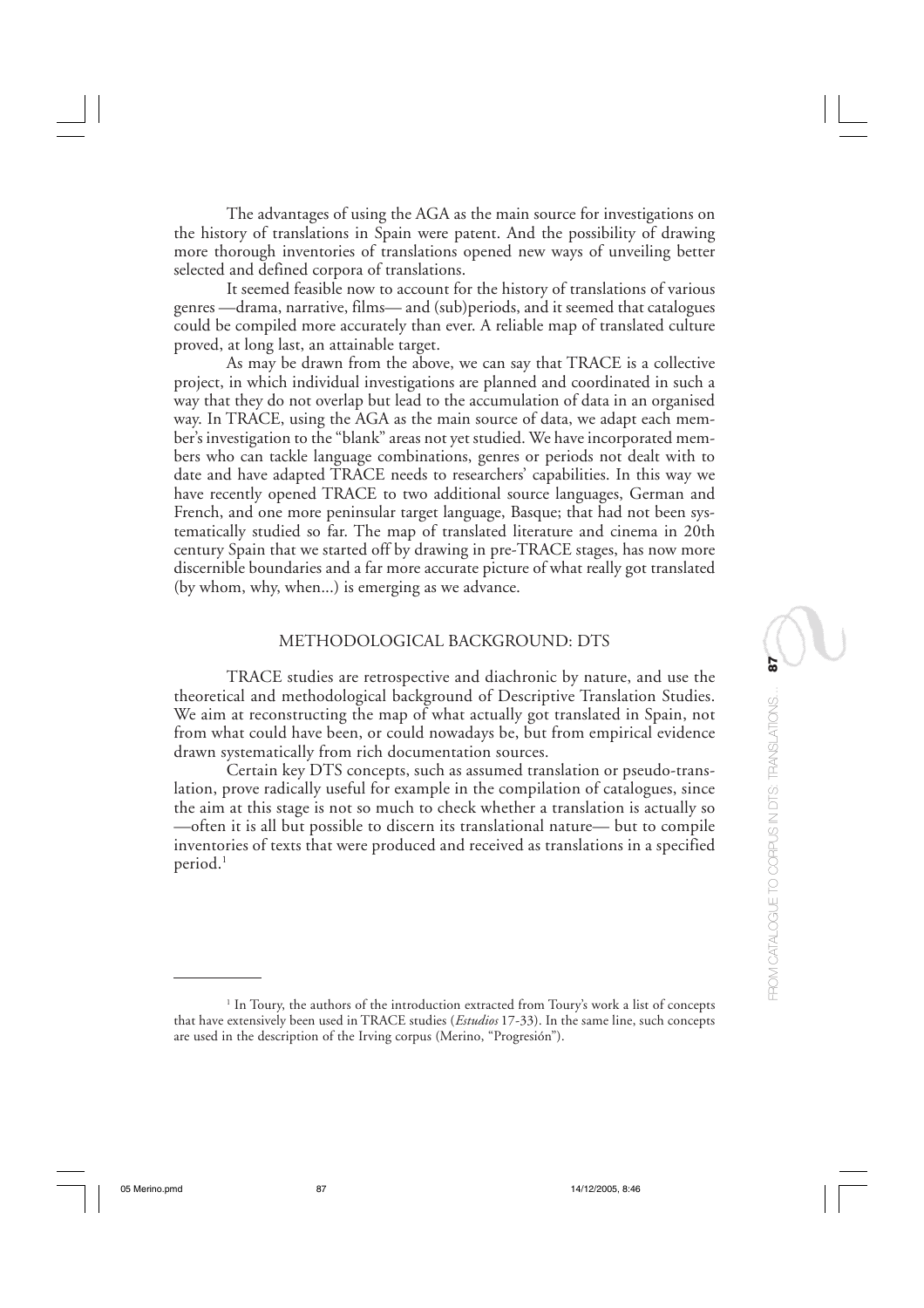Each TRACE individual study on a sub-period, genre or intersection thereof starts with the compilation of a catalogue of translations. Each catalogue is pretextual by definition and may thus be rightly labelled zero-corpus (Rabadán's label used in Gómez and Gutiérrez Lanza, "Labor").

The compilation of a catalogue as such is often done by systematically feeding the database with the information gathered from AGA archives, through sampling the huge amount of data available for a period or genre selected as the starting point. In some cases direct searches are made by author (Irving, Shakespeare) or title (*Tales of the Alhambra*) in order to investigate a pre-selected topic (Merino, "Tracing"; "Progresión"; Bandín), or more often as a means to explore in depth the potential of the material found in censorship archives. Nonetheless sampling has been by far the preferred mode of research into a period or genre, for it ensures that no external, arbitrary selection criteria are imposed on the study.

Catalogues are structured around a core database ad hoc record file that has been designed to suit all genre(s) or period(s) (Rabadán, "Modelos"). The fields that make up TRACE core record are a reflection of all potentially recurrent information that may be drawn around a single target text. These fields are structured in three levels: 1 —contextual TRACE information and basic data about the text, 2 —publication, performance, exhibition...— information, 3 —other sources & interrelations with other records or texts) graphically present in the basic layout. Each individual target text is accounted for in a single record, that contains both contextual and pre textual information related to that target text. This is what makes TRACE database a potential matrix for the selection of corpora (Merino, "Presentación"), and why each catalogue can be defined as zero-corpus.

From the analysis of the information recorded in the database, certain sets of texts can be identified as more representative of the period or genre than others. Thus we could say that a single TT which went smoothly through the censoring filter, and was either rapidly authorized or banned, does not render much "prototypical" information, apart from the purely statistical; whereas a set of target texts derived from a single ST, belonging to a complex set, made up of successive drafts that were subject to scrutiny and rewriting, along with one or more published translations of the same work, pose the researcher with many more questions and are in principle a richer source for qualitative information. The better we can reconstruct complex cases involving a great amount of contextual data, and a series of intermediate texts, the deeper we can go into the myriad mechanisms at work in the period.

## ANALYSING CATALOGUES

The information gathered in each catalogue is processed so that a description of the period under scrutiny can be provided from different points of view: author, genre, publisher, source countries, source languages, etc. We then proceed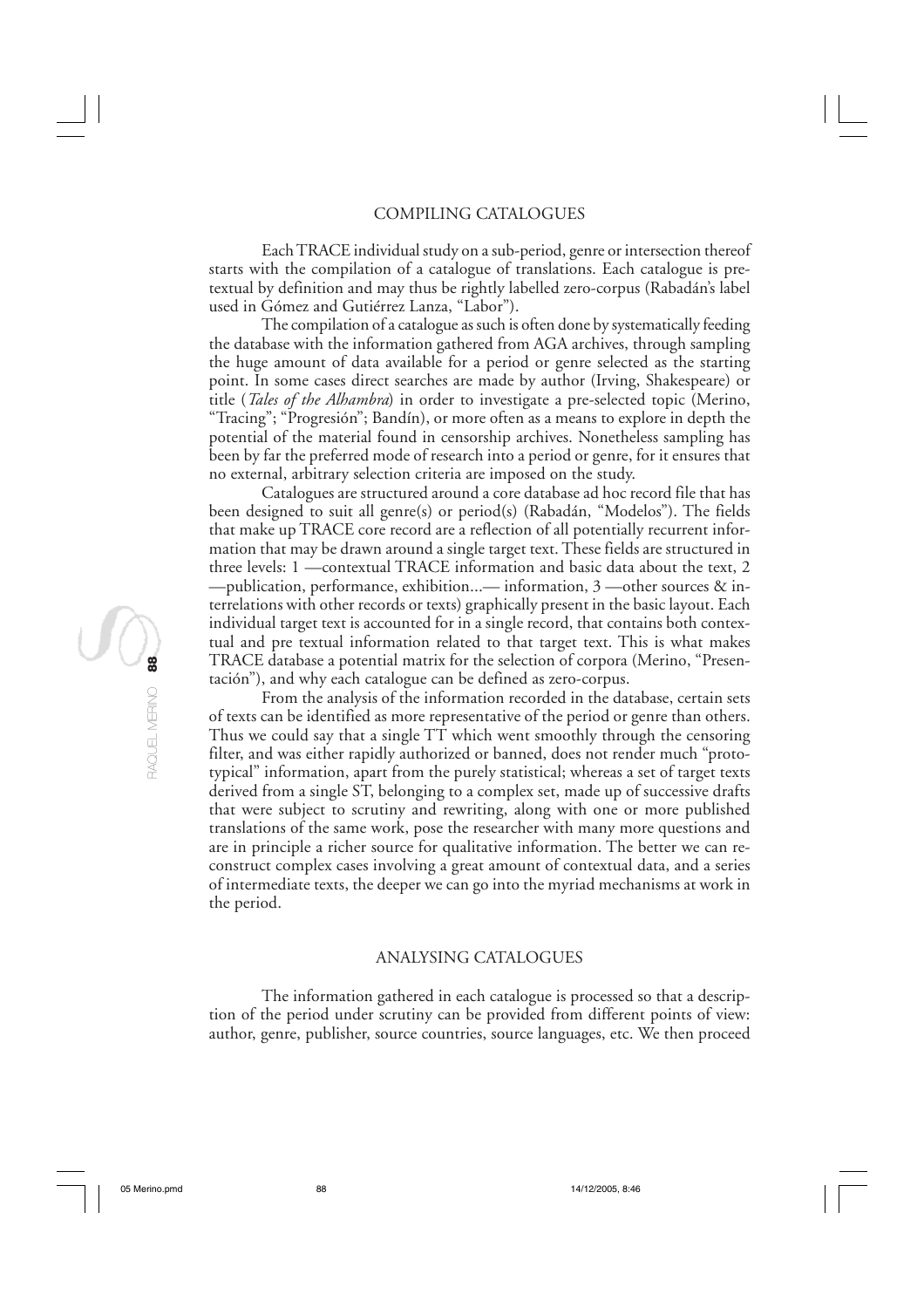to identifying recurrent phenomena, regularities (Toury, "Handful" 15-16), which will in later stages be useful to establish criteria for further corpus selection.

From the analysis of the 1960-1975 theatre English-Spanish catalogue<sup>2</sup> we could gather the following (see also Merino, "Teatro"; Merino & Rabadán):

- Box office success abroad was a key argument when attempting to import a foreign product to Spanish stages. It was often used as counter argument to balance a potentially "dangerous" topic. Producers would often select theatre plays following criteria such as success abroad or prizes given to the play and thus assumed box office success at home.
- Quality productions coexisted with more popular or commercial productions, the latter were much more numerous. In 1960s censors and censorship boards became more professional, members were chosen for their knowhow in theatrical terms. They would write comments assessing the quality of plays under scrutiny. They also seemed to have a regard for playwright's, translator and adaptor's copyright.
- Play scripts were read and assessed using thematic criteria: homosexuality and adultery rated among the most "dangerous" topics
- Censorship sanctioning procedures were so that the more problematic a play in terms of topic, author..., the bigger the chances that it would be granted permission to be shown in chamber theatres only, and only later on, the play would be considered for commercial theatres. "Approved with changes" was granted to up to 80% of plays submitted to censorship, whereas banned or "approved with no changes" were much less frequent in the period.
- Censorship boards judging "public shows", theatre & cinema, shared some of their members and would follow similar procedures, interchanging information when a work was submitted in both formats.
- Theatre productions generated mainly in Madrid, although some companies premiered in Barcelona, and would then tour other provinces (the "periphery"). In granting permission to problematic plays certain provinces were deemed to have better "prepared" audiences, whereas in some other capitals the audiences were taken to be more conservative, according to the reasons given for granting or denying permission to present a production on tour.
- $-$  The main source language was English $^3$  (around 90% of all foreign theatre imported). Most foreign plays were by American (around ¾) followed by British authors.

<sup>2</sup> Pérez L. de Heredia has compiled and studied a theatre catalogue for the period 1938- 1960, and Bandín is compiling a catalogue of theatre publications of classical authors, including Shakespeare.

<sup>&</sup>lt;sup>3</sup> Both in theatre, cinema and narrative, the pre-eminence of American products, with English as the main source language, is clear throughout Franco's period. See Sturge for a completely different situation, with Scandinavian languages almost equalling English as source language for translated narrative in Nazi Germany.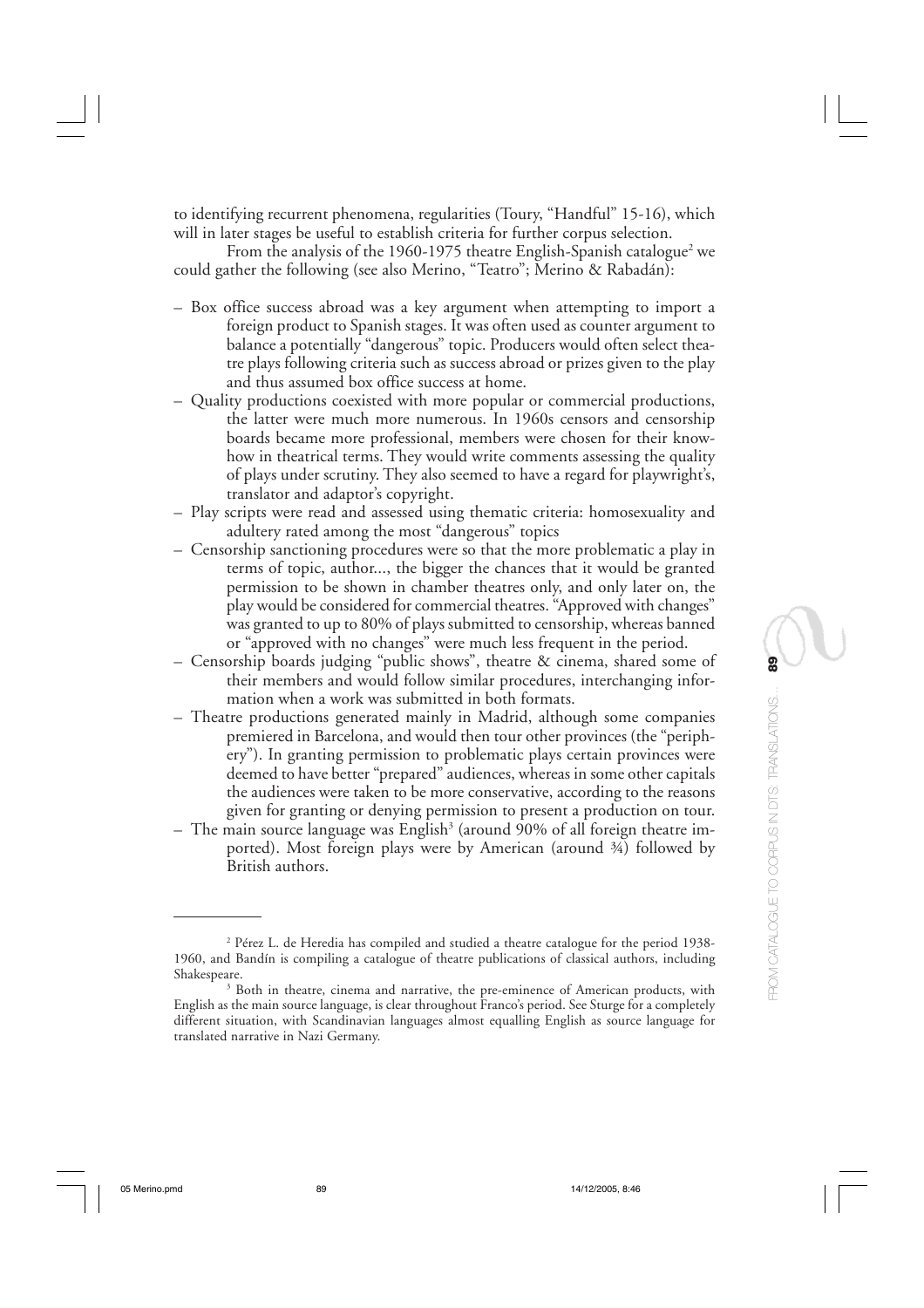– Spanish was virtually the only target language used in translation until 1960; in the 1960s, plays in Catalan, Basque and Galician are found in censorship records, most of them translations from intermediate Spanish versions of foreign plays.

#### FROM CATALOGUE TO CORPUS

From an overall vision of translated culture we proceed to revise boundaries of previously drawn periods, and we establish sub-periods if sufficient evidence is found to back up further divisions (theatre in 1960-1975, 1975-1985). The same may have to be done for certain genres: in the light of evidence found (Rabadán, "Cadenas"), narrative —mostly 1950s to 1970s— had to be split into sub-genres: western vs. other popular literature.

In the same way if a source culture or literature was found to be predominant in the target Spanish culture, judging by evidence in the catalogue —American theatre in the 1938-1959 period— it would then be selected as preferred object of study and primary corpus that will account for such predominance would be drawn (Pérez L. de Heredia).

The same goes for certain source authors (Tennessee Williams from 1950s onwards), or target authors (recurrent names of translators such as Vicente Balart or José López Rubio), and theatre publishers (Escelicer) or companies, agents for almost four decades of the introduction of foreign theatre in Spain.

The rich variety of documents that may make up a specific "expediente" or record, give us abundant data from which to reconstruct self censorship and external censorship processes, which together with criteria such as topic and success would help further select representative corpora which may be subject to further scrutiny.

Corpus-1 or primary corpus would usually be mostly contextual, and will thus be organized according to selection criteria (period, genre, source culture, source author...) derived from the analysis of censorship information found in the records gathered for each catalogue.

At this early stage a corpus may still remain mainly contextual, and although we usually gather texts along with contextual documents when feasible, it may not necessarily be the case that a text (of a play, film, book) is readily available. But this does not lead on to exclusion of a corpus-1 as defined above.

On the contrary, if the only trace we have of a potentially representative censorship case (see *The Boys in the Band* below) is the target published text (even the corresponding TT-ST bi-text), the potential of such set of texts for further study is greatly reduced until some contextual censorship information is found that may help explain how the final publication came to be presented the way it was.

Availability of as many texts as can be found is an overall criterion for finally establishing secondary corpus. From the analysis of each corpus-1 we may potentially establish a corpus-2 counterpart, applying previously used selection criteria (self and external censorship, topic, success...); and making availability the decisive criterion. Ideal corpus-2 would include instances of all texts that make up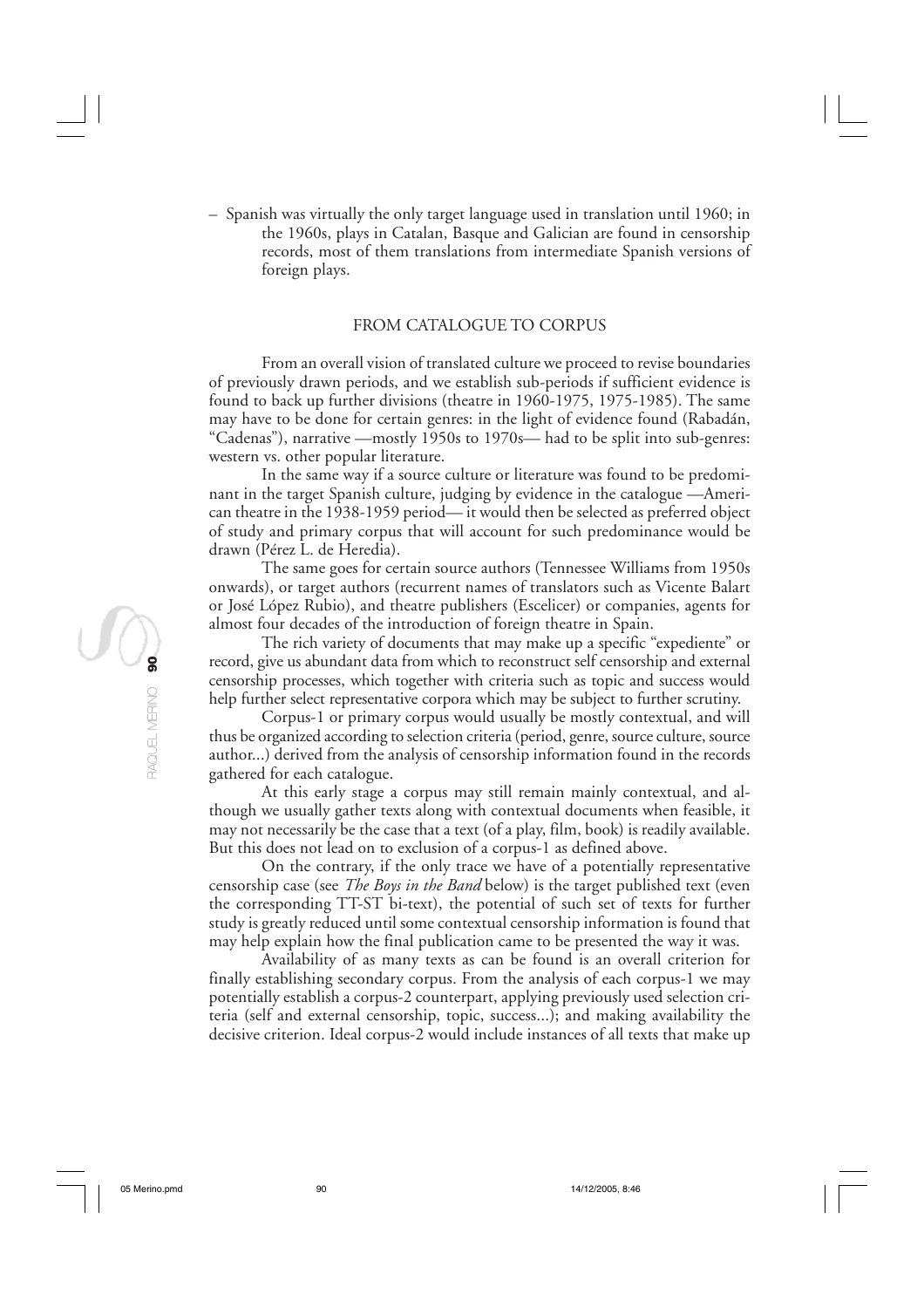comparable pairs (ST-TT, TT-TT, TT-AT), liable to be organized in a reconstructed chain of texts  $(ST > TT1 > TT2... > AT1 > AT2...$ ).

If a textual corpus-2 has to be weighed against another as object of further analysis and eventually as a candidate for a computer corpus, availability of all texts (or as many as have possibly been found) is paramount; unless there are strong reasons that render an "incomplete" textual corpus more representative than a complete one.

#### SETS AND CHAINS OF TEXTS

Target texts, translations, are found in censorship archives in two main formats: scripts (typewritten interim versions of plays or books or translated film scripts), and published texts (already published versions of plays that are submitted to be used for a specific stage production, or books printed elsewhere —in Argentina— that require a censorship importation permission to be sold in Spain). If the censoring process is not simple and fast —immediate granting of permission (or ban) to publish, perform, show a text— but long and complex —initial rejection followed by subsequent negotiations on both sides, censors and producers/publishers/distributors— the chances that we may have access to different scripts of the same text, handled between all parties involved, are high. It may also happen that the very fact that a text was handled among many parties could lead to its becoming difficult to find or even declared lost or non-existent (see *The Boys in the Band* case study below).

Even if just one "censorship text" (only a script or printed version) is found in the record, there is still a potential printed published version that may be found in non-censorship sources of documentation. A simple chain then may have this shape (censored target text> published target text -ceTT>pubTT, or rather, when reconstructed for study purposes ST>ceTT>pubTT).

Sets of texts that we are currently studying would rather be of the type: (previously published TT> ceTT1>ceTT2>ceTT3...>pubTT, + ST(s) (Merino, "Traducciones").

When a set of texts is selected as object of study from the catalogue (or zero-corpus) what we usually deal with is a virtual set of texts, inasmuch as what we get is usually references to texts, and just randomly the complete texts (whether ceTTs or pubTTs) as such. As has been pointed out above, this does not invalidate the selection of a primary corpus, for corpus 1 contextual analysis does not necessarily require recourse to complete texts, references thereto are usually enough. Even in establishing potential text pairs, when in corpus 1 stage, the presence of all texts mentioned is not necessary (Pérez L. de Heredia).

Availability of all or most texts in a set becomes paramount when selecting corpus-2 sets of texts, for it is at this stage that we would need to reconstruct the chain and trace back the processes that gave way to text production.

When a complete set of texts is selected as corpus-2, texts would then be sampled and compared in depth, comparable pairs (of complete texts or fragments)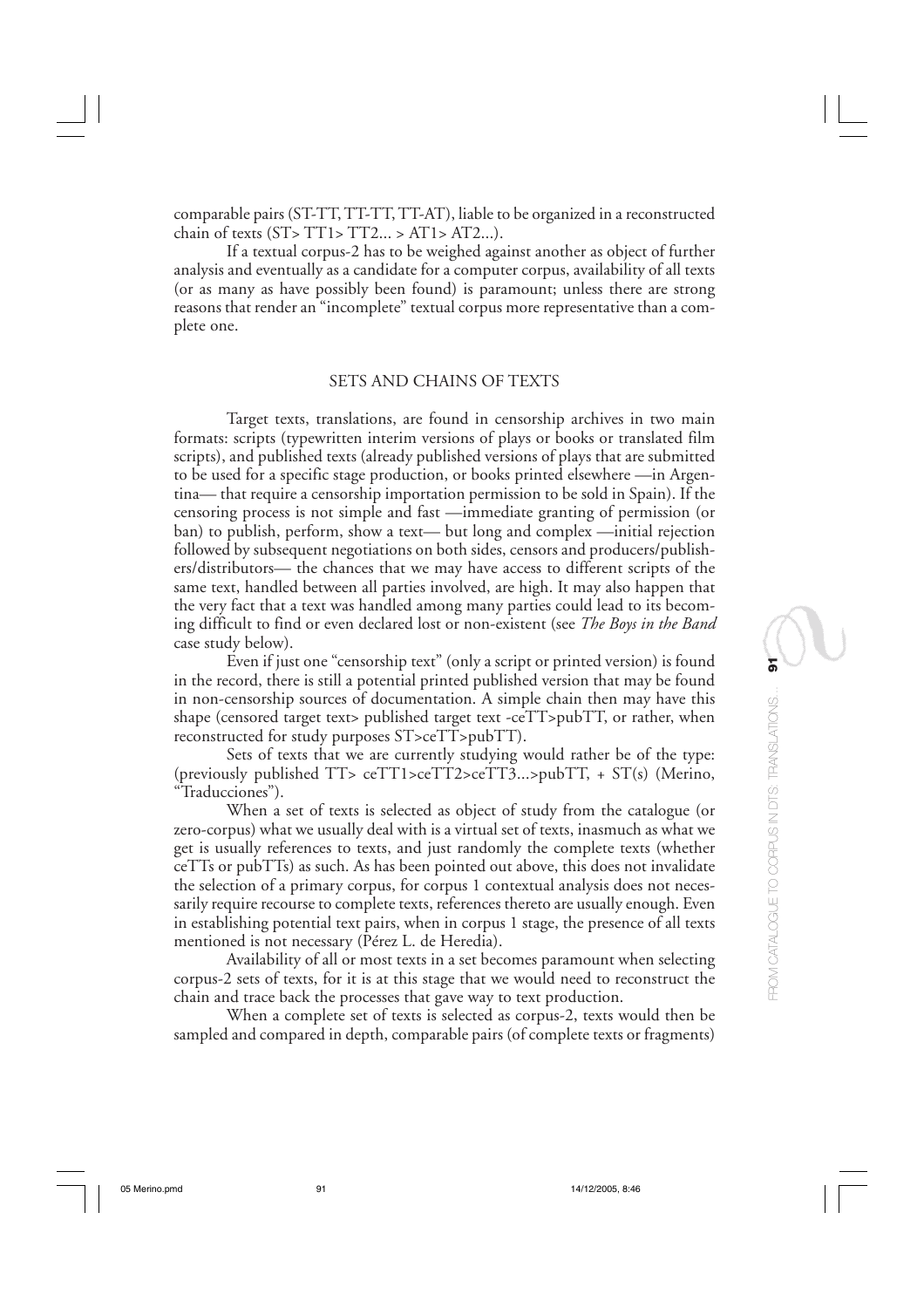may be identified, and corpus-1 evidence and hypotheses may be confirmed or refuted. Labels assigned to texts would now have to be reconsidered, and the very position of a text in a chain, or as member of a pair, may have to be reformulated (Merino, "Complejidad"; "Tracing"; "Progresión").

Corpus-2 chains of full texts, and the pairs that make up each chain in a corpus, would ideally be finally digitalized, aligned and compared using ad hoc software tools.4 Since the texts in corpus-2 are selected using fine methodological filters, digitalisation, alignment and comparison would be more profitable in terms of potential use of such computer corpora if done on complete versions for each text.

For practical reasons we often start with randomly selected fragments of ST-TT or TT-TT, combined with "thematic" searches, what got censored, modified, cut, adapted. For the latter, evidence in the records analysed in corpus 1 and 0, as well as actual editing in the ceTT manuscripts themselves would be used. But significant as it may prove partial comparison of fragments cannot be the final target, because much more can be learnt about the processes (translation as well as adaptation-censorship, editorial intervention) that yielded the final texts if whole texts are subjected to scrutiny.

And this is where the use of computer corpora comes into play: one of TRACE's long term goals is to compile a multilingual corpora of TTs, STs and adapted texts (ATs) (first, fragments, and complete texts later on) which would run parallel to TRACE's catalogues. Each corpus having been drawn from a catalogue in DB form by using justifiable selection criteria as filters, rendering those corpora representative rather than randomly chosen.

In actual fact, the question of how to select text(s) for multilingual corpora has always been considered a key matter. For the compilation of TECTRA (a corpus of English to Galician translations of literary works, and for some time the only attempt in Spain to establish this type of corpora) Álvarez Lugrís resorted to chronological criteria (1989-1994 period) and to quantitative criteria (14 complete target texts and their ST counterparts, amounting to 1,127,044 words, of which 551,878 came from TTs).

In building TRACE computer corpora, we are proceeding in a tentative way, since the texts chosen for inclusion are being selected by proceeding from catalogue to corpus, in the way briefly described above. Instead of using the sets of texts that make up already selected TRACE corpora just as a reservoir of examples to illustrate what got censored in the (sub)period, genre... being studied, we have chosen to sample complete texts, selecting ST-TT, TT-TT fragments to describe and analyse the process(es) that gave way to each TT. Those fragments would then be part of computer corpora, that would eventually hold sets of complete texts.

 $^4$  Wordsmith and Multiconcord have been tried, and at least for one TRACE thesis (Serrano), Bergen HIT center staff, particularly Knutt Hoffland, tried their tools with cinema scripts.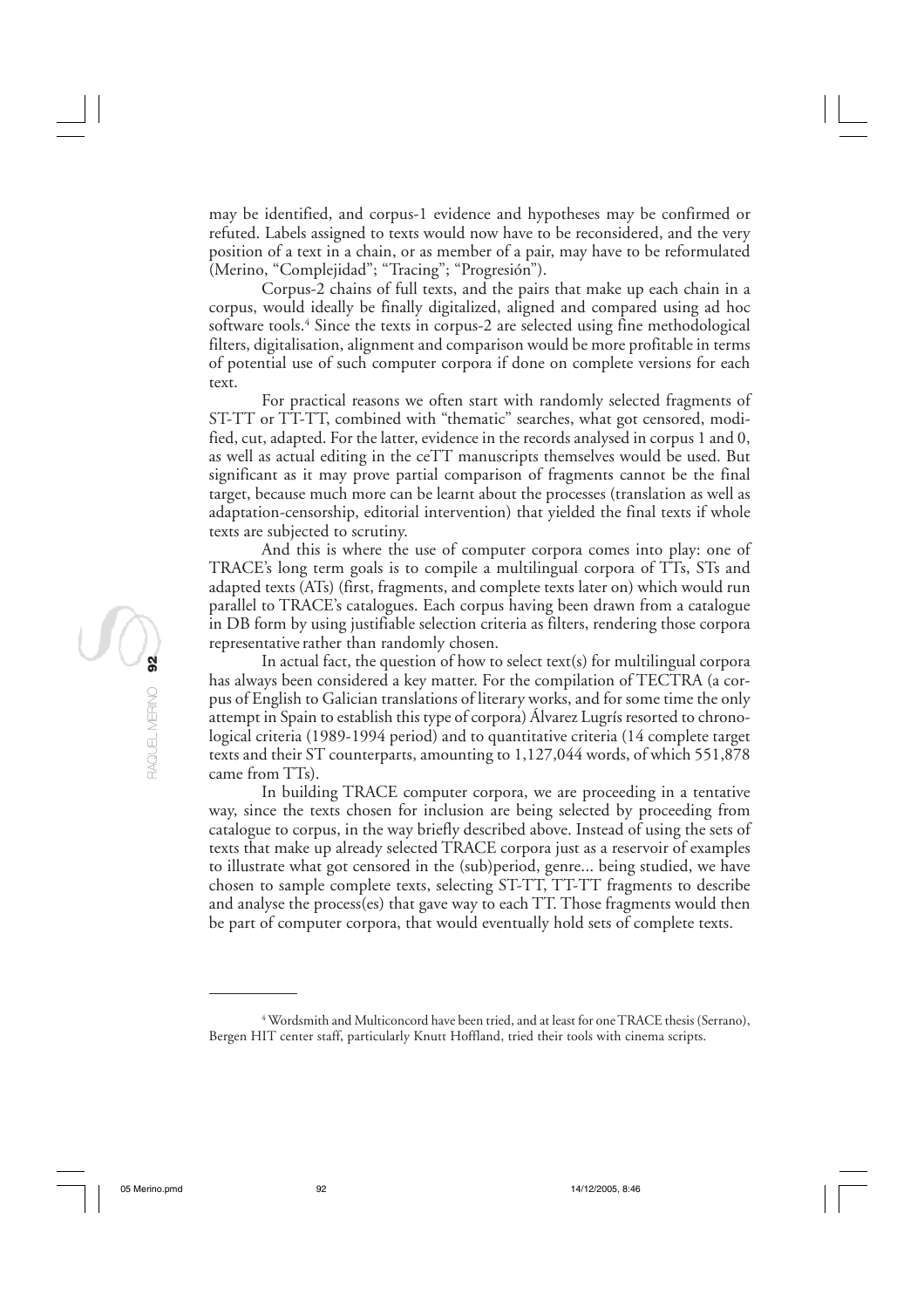In the case study that follows, texts have been sampled and compared and fragments have been chosen for further comparative analysis (some brief examples are given in the Appendix). All texts of both *The Zoo Story* (45,000 words) and *The Boys in the Band* (27,000 words —Act II) corpora, have been scanned and digitally prepared. The examples provided, though, have been taken from an interim MSWord version, after pairing or coupling ST-TT and TT-TT *repliques* manually, since no computer tools were instrumental for this basic initial comparison.

## CASE STUDY: *THE ZOO STORY* AND *THE BOYS IN THE BAND*, OR HOW DID "HOMOSEXUALITY" ENTER SPANISH STAGES UNDER FRANCO'S RULE

*The Zoo Story* by Edward Albee in Spanish was identified and selected when analysing an extensive catalogue of theatre censorship records (one fifth of all records for 1960-1985 period) as one of the potentially representative would-be corpus (Merino, "Teatro"; "Traducciones"). It was then a prototypical case of a play deemed problematic by censors: most of the comments and strong objections had to do with a topic latent in the text: homosexuality.

In 1963 a draft version of Albee's play was submitted to censorship to seek permission for the stage. *The Zoo Story* "record" went through a long process of negotiations between censorship authorities, translator and producer. An initial strict ban on the text was contested by the translator who immediately offered to trim the draft version. When the text was modified following censors' indications it was finally granted permission to be staged in a Chamber Theatre.5 But it was not until 1973 that *The Zoo Story* could be offered to theatre-goers in mainstream commercial theatres.

A well-recorded decade of transactions between censors and producers, and the fact that two manuscripts were mentioned, and were possibly kept in the AGA, led the investigator to select this as a potential corpus 1 case study. Two censorship scripts were found in AGA archives, and a 1991 published version signed by the same translator was found in a specialized performance-oriented collection (La Avispa). These three target texts along with a published stage version make up the Zoo set of texts. Extra-textual evidence piled up and gradually enriched this corpus 1 case study.

The fact that an average of a production per year of *The Zoo Story* can be identified from 1963 to 1973 in Chamber Theatres proves that homosexuality had

<sup>5</sup> A National Register for Chamber Theatres —private cultural associations that offered stage productions which could only be attended by members— was officially passed and officially published in 1955. Since then "Teatros de cámara y ensayo" became the main gate through which more avant-garde, daring theatre (both in terms of topics and authors) would enter Spanish theater.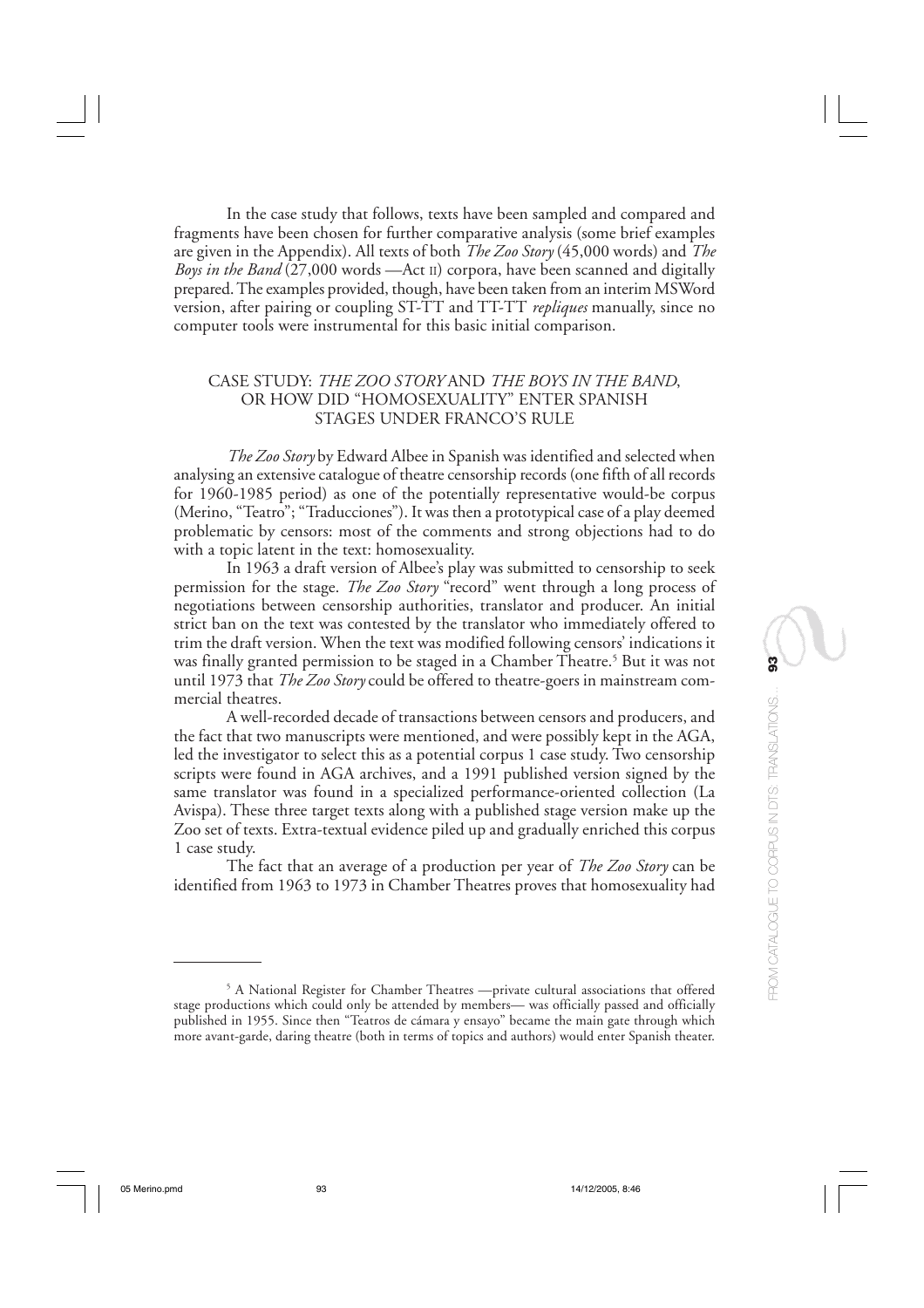found a way to reach Spanish stages as early as 1963. But theatre critics would sometimes quote other plays through which such delicate topic was shown to Spanish audiences: Peter Shaffer's *Five Finger Exercise* Spanish production (1959) is mentioned in reviews of *The Zoo Story*. Three years earlier (1956), Robert Anderson's *Tea and Sympathy* has been identified (Pérez L. de Heredia) as the first play to have permission granted in spite of its "dangerous" topic.

Nonetheless *The Zoo Story* remains possibly the most representative case of all, for since its premiere it has been staged at regular intervals of time in different Spanish cities, and since 1973 in commercial theatres until the last recorded performance in 2002 in Spain. It is obvious that success abroad, the key to explain permission granted to *Who's Afraid of Virginia Woolf* (Merino, "Teatro"), another play by Albee, was not in the case of *Zoo* the main reason why it became so much a part of Spanish theatre. Rather its morally dangerous topic, one that would be often shown in translation, made the play become part and parcel of Spanish theatre.

In terms of social impact and press coverage of its Spanish premiere, *The Boys in the Band*, by Mart Crowley, could be considered a very influential production. Huge success in Broadway in 1969 was soon used to try to obtain permission from Spanish authorities. But such permission had to wait for almost five years.

The case seems to have been so complex that finding any traces of it in the AGA records proved elusive to the researchers. Not even the name of the author could be found in AGA "author" files: "Crowley" was simply not an entry, and neither was the title of his play. Judging by censorship evidence the play was not even presented to censorship.

Until January 2005 all the evidence we had to the contrary was the Spanish 1975 MK Ediciones published version. The publication itself is a rich source of data, for photographs as well as a whole range of reviews, quoted from leading newspapers and journals, were carefully reproduced in the 1975 edition, which was issued immediately after the stage production.

But for over five years, lack of censorship information, led us to work from indirect extra-AGA evidence. We established *The Boys in the Band* bi-text (source text and target text published versions), but could not proceed any further, since no traces of censorship records were found.

Interesting as it was, this potential case study, fairly illustrative of an established tradition to import plays on homosexuality into Spain, was once and again ruled out by lack of direct censorship evidence. And still we insisted, since there are so many reasons why *The Boys* is such a potentially representative object of study. For one thing from beginning to end the text is a continuous reference to homosexuality, all the characters except one are homosexual, they get together in a party where a wide variety of prototypical homosexual characters come and go. Plot, words, situations, everything is explicitly exposed, there are no obscure references, there is no double meaning.

And that such a play had been granted official permission to be staged in a commercial circuit theatre, a month before Franco's death, with the enormous impact it had on the press the day after its premiere (quotes in the published edition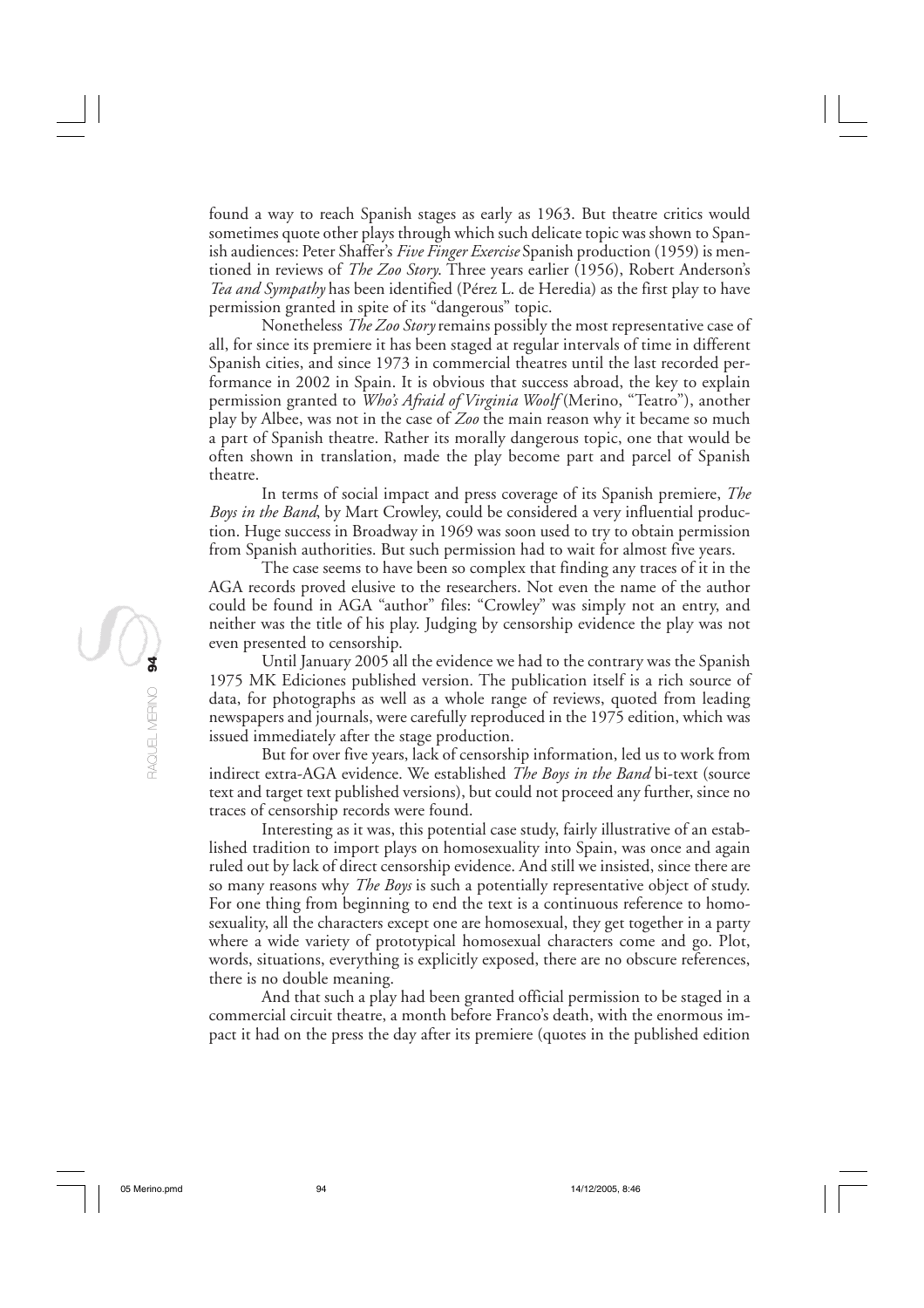run as follows: "the spectacle could be found among spectators"); made it a potentially representative case to do further work on.

Along with an eminently thematic line for selecting corpus (homosexuality in *Zoo* and *Boys*), we have been developing two more corpus: *Equus* and the musical *Jesus Christ Superstar*. The former, a play by Peter Shaffer, staged in 1975, showed for the first time on Spanish stages "authorized" male and female nudes. The latter, "an irreverent vision of Jesus Christ" was finally premiered in 1975, three years after the first attempt to seek permission.

When one considers that these plays, together with *The Boys*, were authorized shortly before the death of Franco, late 1975, and that all three went precisely against censorship norms and challenged censors with topics long considered "dangerous" and thus not fit for Spanish audiences; the question at the head of this section could now be reformulated: how come a homosexuals' party, a man and a woman naked on stage, and an irreverent play, were granted permission and thus staged on commercial Madrid theatres weeks before the death of Franco?

Surely the answer is not straightforward. Changes never happen overnight. That is why I have chosen for this contribution to relate *The Zoo Story* corpus and *The Boys in the Band* emerging<sup>6</sup> corpus by showing, albeit in a brief manner, how we have proceeded from catalogue to corpus, down to text selection and comparison. Tackling a topic like homosexuality and trying to follow its trail back to the 1950s and possibly forward to 1985 and beyond, will not only allow us to have a panoramic view of the development of official censorship in Spain, but also of the extra-textual and textual means used to make such a dangerous "forbidden" topic part and parcel of Spanish stages long before the official end of censoring activities.

In the same way *The Boys* case study has strong "synchronic" links with *Equus* and *Jesus Christ* for the three are symptomatic of a key year in Franco's period.

As will be obvious even from the small amount of text selected for the Appendix, potential non-censorship studies may be derived from these corpora. It is beyond doubt that once compiled, stored and compared, TRACE textual corpora will be used for purposes other that those that inspired research at the outset. The very process of aligning and comparing ST-TT and TT-TT pairs, which has led to fragments such as those presented here, makes it advisable to go beyond censorship evidence. In doing so quite a few remarks crop up when we tackle text comparison:

– The analysis of censored fragments in texts is surely worth studying, and in doing so the investigator is bound to establish not only ST-TT pairs but pairs of ceTTs, that is, of "adapted" rather than only strictly speaking "translated" texts.

 $^6$  The censored target text (ceTT) in the Appendix, has been partially reconstructed from direct notes taken from a censorship copy found and consulted in January 2005 in the AGA.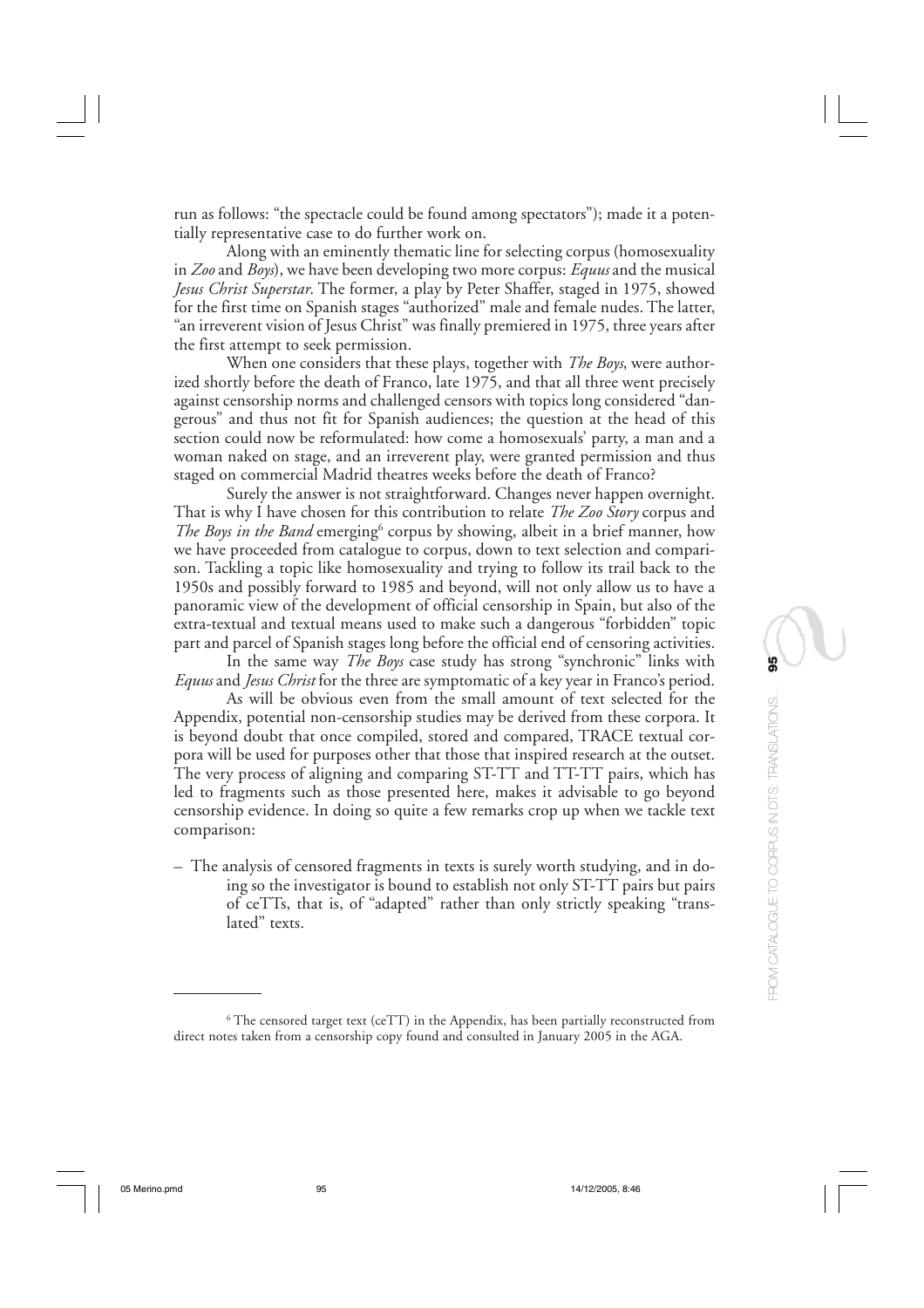- Translation and adaptation thus emerge as parallel processes for text production.
- Text comparison leads to findings that go beyond censorship changes (cuts, modifications...), so that texts in a corpus should be compared using other variables.

AGA censorship files have been for TRACE research the most complete source of textual and contextual information. We can still affirm, as we did when we launched the project, that censorship in 20th century Spain is an excellent "balcony" from which to study the history of translations, and TRACE's catalogues have no doubt gathered more information on what got translated, and how, by whom..., than any other to date. Censorship files in Spain are for present day researchers the most comprehensive source of documents to look into Spanish cultural life for half a century. That is why the enormous potential of TRACE's databases needs to be exploited by carefully selecting representative corpus for each of the sub-periods (genres...) that are being studied.

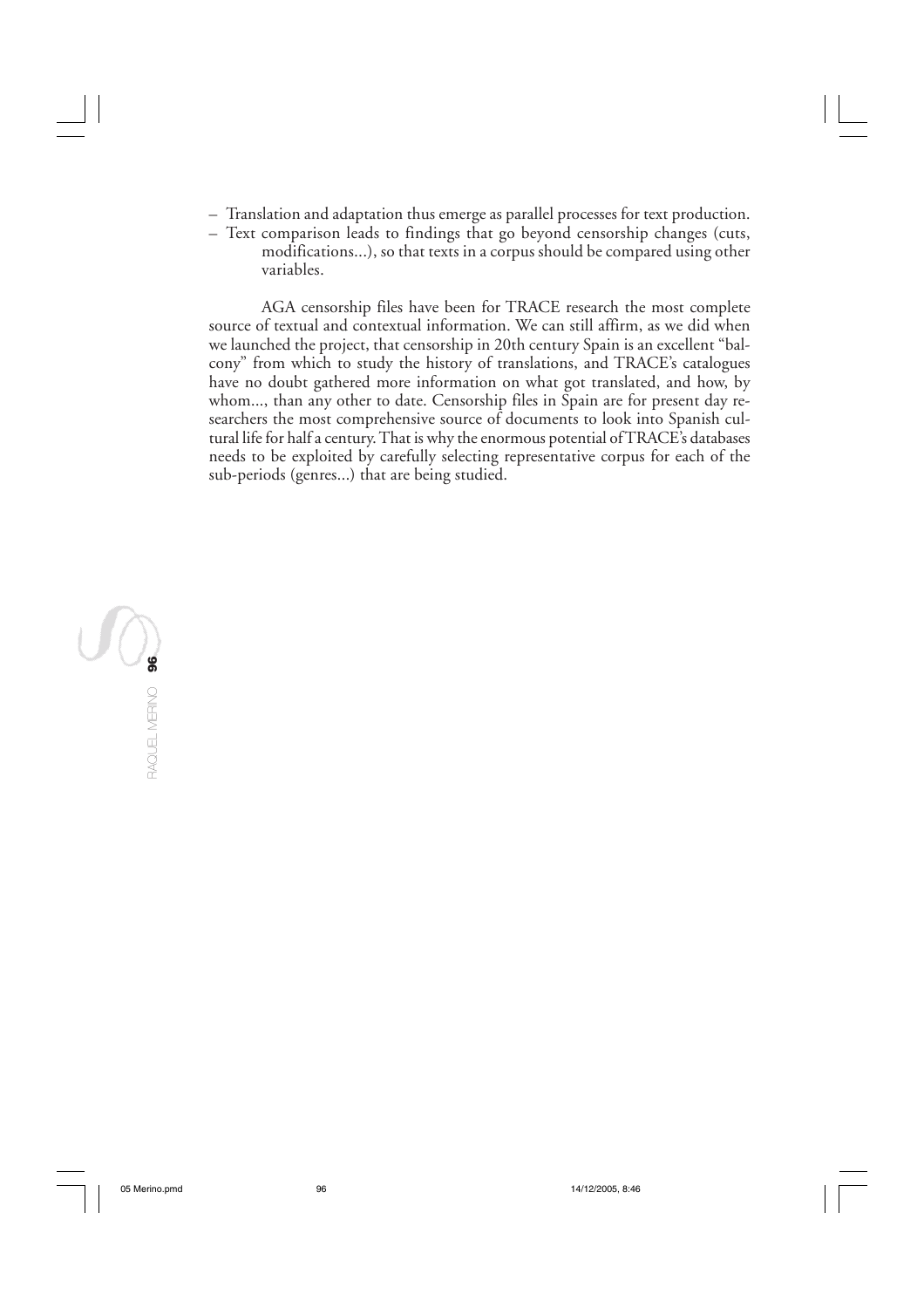# WORKS CITED

- ÁLVAREZ LUGRÍS, Alberto. "TECTRA: teoría y práctica de las investigaciones con corpus en el marco de los estudios de traducción." *TRANS: Revista de Traductología* 5 (2001): 185-204.
- BANDÍN, Elena. "Traducción y censura de teatro clásico inglés en España: construcción del corpus TRACEtci (1939-1985)." Diss. Universidad de León, 2004.
- FERNÁNDEZ LÓPEZ, Marisa. *Traducción y literatura juvenil: narrativa anglosajona contemporánea en España*. León: Universidad de León, 1996.
- GÓMEZ, Cristina. "Traducción y censura en España: diseño y construcción del corpus 0 TRACEni (1970-1978)." Diss. Universidad de León, 2003.
- GUTIÉRREZ LANZA, Camino. *Traducción y censura de textos cinematográficos en la España de Franco: doblaje y subtitulado inglés-español* (*1951-1975*). León: Universidad de León, 2000.
- —— "Herramientas de investigación en EDTAV: la ficha y el catálogo TRACEc." *Actas del II Simposio Internacional: traducción, texto e interferencias*. CD-ROM. Málaga: Universidad de Málaga, 2003. 447-455.
- —— "La labor del equipo TRACE: metodología descriptiva de la censura en traducción." *Trasvases culturales: literatura, cine y traducción 4*. Ed. R. Merino, J.M. Santamaría & E. Pajares. Bilbao: Universidad del País Vasco, 2004. 55-64.
- MERINO ÁLVAREZ, Raquel. "Complejidad y diversidad en los estudios descriptivos de traducción: la *Alhambra* de Washington Irving en España." *Aproximaciones a los estudios de traducción*. Ed. P. Fernández Nistal & J.M. Bravo Gozalo. Valladolid: Universidad de Valladolid, 1997. 51-70.
- —— "Presentación de la base de datos TRACE: traducciones censuradas inglés-español." *Trasvases culturales: literatura, cine y traducción 3*. Ed. E. Pajares, R. Merino & J.M. Santamaría. Bilbao: Universidad del País Vasco, 2001. 287-298.
- —— "Progresión metodológica en un estudio descriptivo de traducciones: los cuentos de *La Alhambra* de Washington Irving en español." *A New Spectrum of Translation Studies*. Ed. J.M. Bravo Gozalo. Valladolid: Universidad de Valladolid, 2004. 231-264.
- —— "El teatro inglés traducido desde 1960: censura, ordenación, calificación." *Censura y traducción inglés-español, 1939-1985: estudio preliminar*. Ed. R. Rabadán. León: Universidad de León, 2000. 121-151.
- —— "Tracing Back (in Awe) a Hundred Years' History of Spanish Translations: Irving's *The Alhambra*." *Translation Today: Trends and Perspectives*. Ed. G. Anderman & M. Rogers. Clevedon: Multilingual Matters, 2003. 92-111.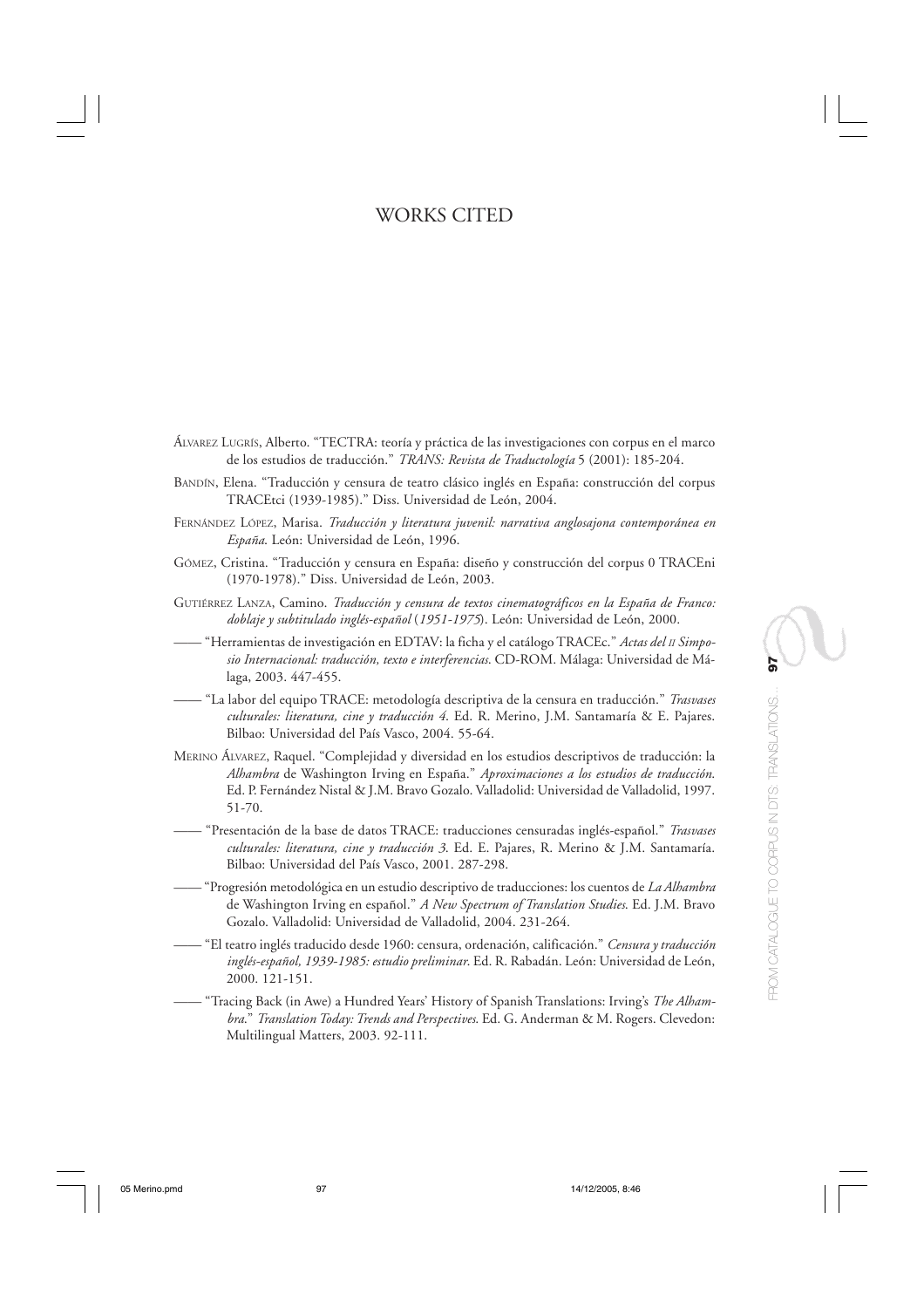- —— "TRAducciones CEnsuradas inglés-español: del catálogo al corpus TRACE (teatro)." *Primer Congreso Internacional de la Asociación Ibérica de Estudios de Traducción e Interpretación, AIETI*. CD-ROM. Ed. R. Muñoz. Granada: Universidad de Granada, 2003. 641-670.
- MERINO ÁLVAREZ, Raquel & Rosa RABADÁN. "Censored Translations in Franco's Spain: The TRACE Project-Theatre and Fiction (English-Spanish)." *TTR* 25.2 (2002): 125-152.
- PAJARES, E. "Richardson en España." Diss. Universidad de León, 1989.
- PÉREZ L. de HEREDIA, María. *Traducciones censuradas de teatro norteamericano en la España de Franco* (*1939-1963*). Bilbao: Universidad del País Vasco, 2004.
- RABADÁN, Rosa. "Las cadenas intertextuales inglés-español: traducciones y otras transferencias (inter)semióticas." *Trasvases culturales: literatura, cine y traducción 3*. Ed. E. Pajares, R. Merino & J.M. Santamaría. Bilbao: Universidad del País Vasco, 2001. 29-42.
- —— ed., *Censura y traducción inglés-español, 1939-1985: estudio preliminar*. León: Universidad de León, 2000.
- —— "Modelos importados, modelos adaptados: pseudotraducciones de narrativa popular inglésespañol, 1955-1981." *Censura y traducción inglés-español, 1939-1985: estudio preliminar*. Ed. R. Rabadán. León: Universidad de León, 2000. 255-277.
- SERRANO, Luis. "Traducción y censuras de textos cinematográficos ingles-español, 1970-1985." Diss. Universidad de León, 2003.
- STURGE, K. "Censorship of Translated Fiction in Nazi Germany." *TTR* 25.2 (2002): 153-169.
- TOURY, Gideon. *Los estudios descriptivos de traducción, y más allá: metodología de la investigación en estudios de traducción*. Trans., introd. and notes Rosa Rabadán & Raquel Merino. Madrid: Cátedra, 2004.
- —— "A Handful of Paragraphs on "Translation" and "Norms"." *Translation and Norms*. Ed. Christina Schäffner. Clevedon: Multilingual Matters, 1999. 9-31.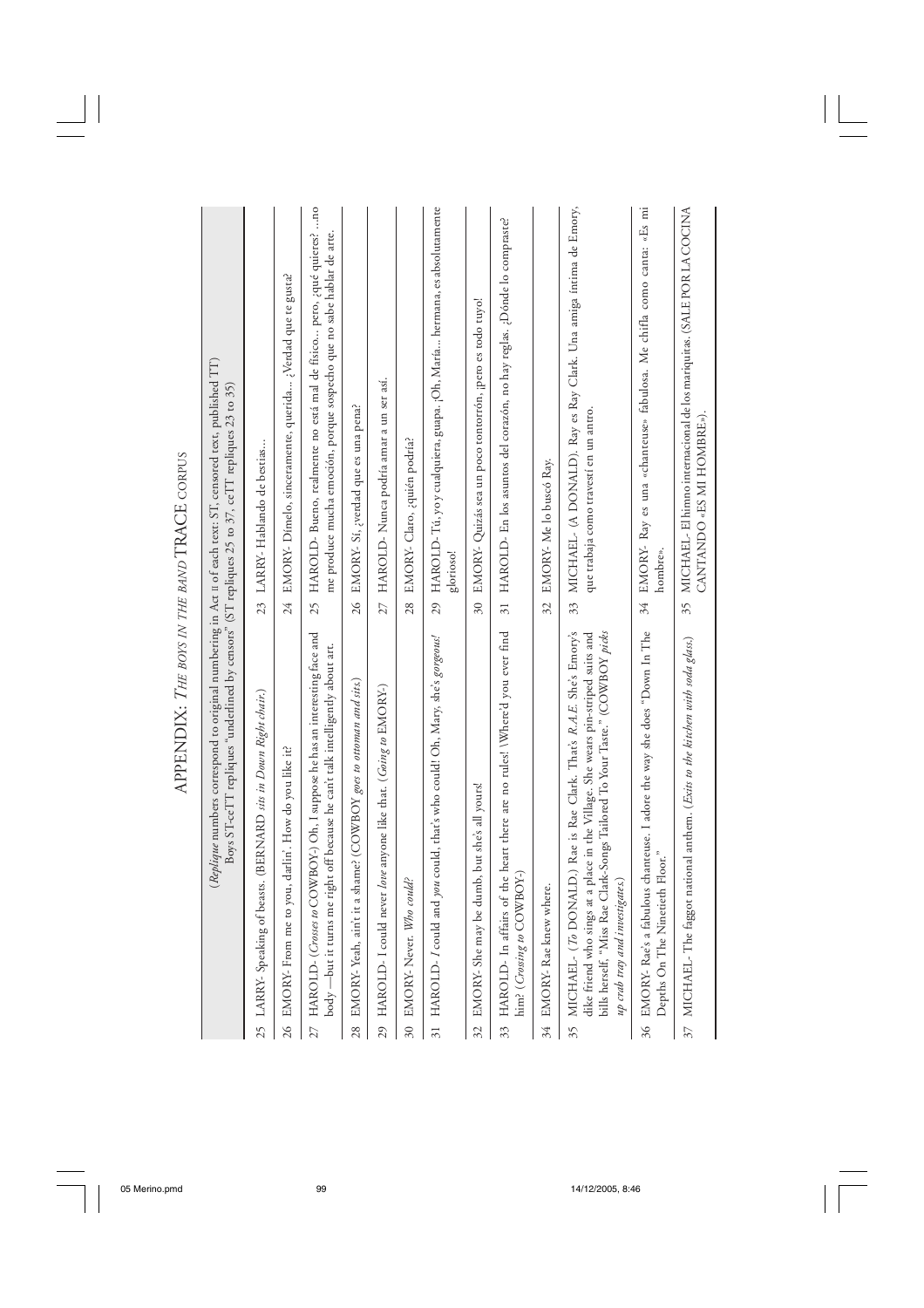|         | Repliques in published TT (Nos. 45 and 51) with no counterpart in ST                                                                                                                    |                 |                                                                                                                                                                  |
|---------|-----------------------------------------------------------------------------------------------------------------------------------------------------------------------------------------|-----------------|------------------------------------------------------------------------------------------------------------------------------------------------------------------|
|         | 46 BERNARD- (70 EMORY-) You'll feel better after I bathe your face. (BERNARD<br>and EMORY exit to bath.)                                                                                | 44              | BERNARD-Te sentirás mejor en cuanto te ponga un poco de agua fría.                                                                                               |
|         |                                                                                                                                                                                         | 45              | EMORY- Da igual. Ya se ha estropeado una noche más de mi vida. (BERNARD<br>SUBE CON EMORY Y SE METEN EN EL BAÑO).                                                |
|         | 47 HAROLD- Just another birthday party with the folks.                                                                                                                                  | 46              | HAROLD- ¡Bueno, otro party de cumpleaños con los amigos! (MICHAEL<br>VUELVE CON UNA BOTELLA DE VINO Y UN VASO DE CRISTAL<br>VERDE QUE VA LLENANDO EN EL CAMINO). |
| $^{48}$ | MICHAEL- (He has a wine bottle and a green crystal white wine glass. Going to<br>HAROLD-) Here's a cold bottle of Puilly-Fuisse I bought especially for you,<br>kiddo. (Pours a glass.) | 47              | MICHAEL- Aquí tienes una botella fría de Pully-Fuissé que he comprado<br>especialmente para ti, querida.                                                         |
| 49      | is forgiven. You can stay. ( <i>Takes glass</i> .) No. You can stay,<br>but not all is forgiven. Cheers. (Sits Down Left chair.)<br>HAROLD-Pussycat, all                                | 48              | HAROLD- Amor, con este detalle, todo queda perdonado. Puedes quedarte.<br>No. Puedes quedarte, pero no todo está perdonado. Salud.                               |
|         | 50 MICHAEL- I didn't want it this way, Hallie. (Puts wine bottle on Left table.)<br>(DONALD crosses to Left of stairs.)                                                                 |                 | 49 MICHAEL-Yo quería haberte hecho otra clase de recibimiento.                                                                                                   |
|         | 51 HAROLD- (Indicating ALAN.) Who asked Mr. Right to celebrate my birthday?                                                                                                             | 50 <sub>5</sub> | HAROLD- (SEÑALANDO A ALAN). ¿Quién ha pedido a este honorable señor<br>que celebre mi cumpleaños?                                                                |
|         |                                                                                                                                                                                         | 51              | MICHAEL- No soy culpable. Ha sido un accidente.                                                                                                                  |
|         | 52 DONALD-There are no accidents.                                                                                                                                                       | 52              | DONALD- Nada se produce por casualidad. No creo en los accidentes.                                                                                               |
|         | 53 HAROLD- (Referring to DONALD.) And who asked him?                                                                                                                                    | 53              | HAROLD- ¿Y quién se lo ha pedido a éste otro?                                                                                                                    |
|         | 54 MICHAEL- Guilty again.                                                                                                                                                               | 54              | MICHAEL- La culpa también es mía. Cuando meto la pata, la meto hasta aquí.                                                                                       |
| 55      | to have your crutch, haven't you.<br>HAROLD-Always got                                                                                                                                  | 55              | HAROLD- Sigues apoyándote en cualquier muleta, ¿verdad?                                                                                                          |
|         | 56 DONALD- I'm not leaving.                                                                                                                                                             |                 | 56 DONALD-Yo me voy.                                                                                                                                             |
|         |                                                                                                                                                                                         |                 |                                                                                                                                                                  |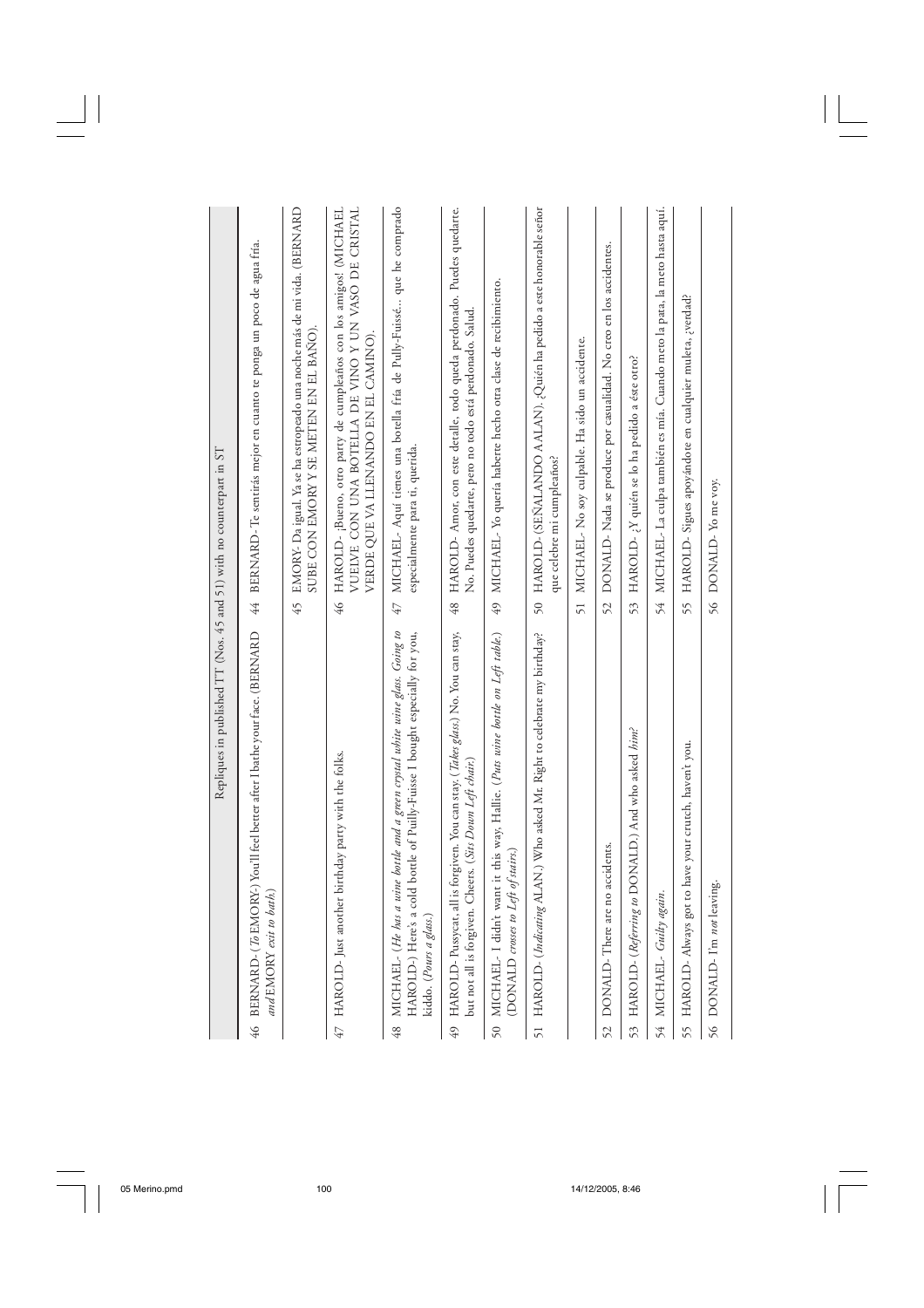|                                                                       | 245 MICHAEL-Caliente, caliente rico.                                                                                                                                                                                                                                                                                                                  |                                               |                                       |                                                                                 |                                                                                                                                    |                                                                                                               |                                                                                 |                                           |                                                                                                         |                                                                  |                                                      | 246 HAROLD- ¿O prefieres jugar al asesino?                                          |
|-----------------------------------------------------------------------|-------------------------------------------------------------------------------------------------------------------------------------------------------------------------------------------------------------------------------------------------------------------------------------------------------------------------------------------------------|-----------------------------------------------|---------------------------------------|---------------------------------------------------------------------------------|------------------------------------------------------------------------------------------------------------------------------------|---------------------------------------------------------------------------------------------------------------|---------------------------------------------------------------------------------|-------------------------------------------|---------------------------------------------------------------------------------------------------------|------------------------------------------------------------------|------------------------------------------------------|-------------------------------------------------------------------------------------|
| Repliques in ST (Nos. 290 to 299) with no counterpart in published TT | 289 MICHAEL- (Crosses to Left end sofa.) It's too much trouble to find enough<br>Mercer, poodles, and "All about Eve" -the screen-play of which he will then<br>ficial fruit and flowers and coffee grinders made into lamps-and he likes Mabel<br>pencils, and besides, Emory always puts down the same thing. He dislikes arti-<br>recite verbatim. | 290 EMORY- I put down other things sometimes. | 291 MICHAEL-Like a tan out of season? | 292 EMORY- I just always put down little "Chi-Chi" because I adore her so much. | 293 MICHAEL- If one is of the masculine gender, a poodle is the insignia of one's<br>deviation. (Goes to desk for pad and pencil.) | 294 BERNARD- (Crosses in to EMORY-) You know why old ladies like poodles-<br>on them.<br>because they go down | 295 EMORY- They do not. (Gives BERNARD a suat as BERNARD returns to<br>Pillar.) | 296 LARRY-We could play B For Botticelli. | 297 MICHAEL- (Crosses to Right end sofa.) We could play Spin The Botticelli, but<br>we're not going to. | 298 HAROLD-What would you like to play, Michael, The Truth Game? | 299 MICHAEL- (He chuckles to himself.) Cute, Hallie. | 300 HAROLD- Or do you want to play Murder? You all remember that one, don't<br>you? |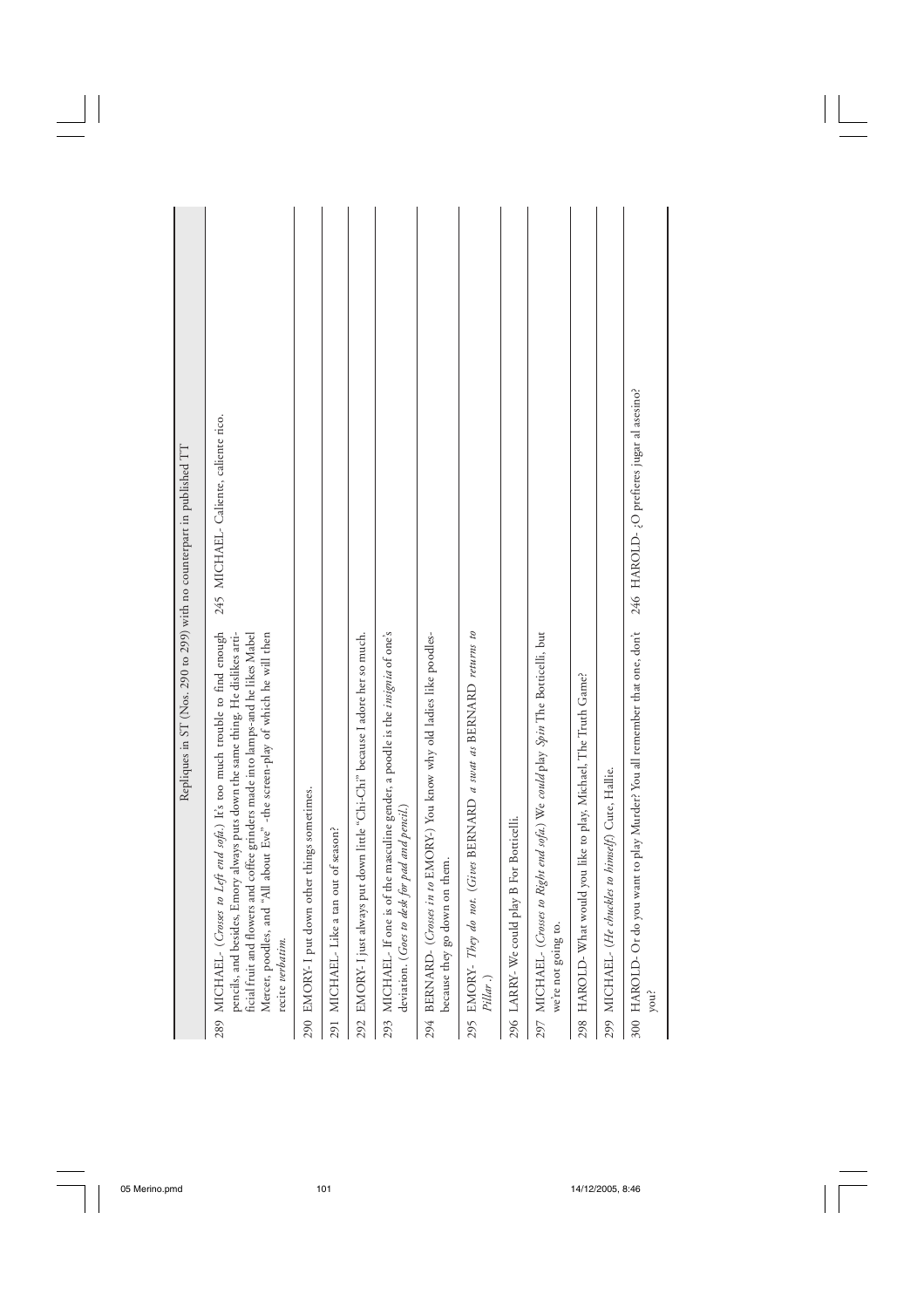| APPENDIX: THE 200 STORY TRACE CORPUS |                                                                                                                                                                      | estallando en el viento. y durante aquellos once días, me encontré por lo menos dos<br>un jazz muy especial, ¿eh? y ahora, (DA UN SILBIDO) !Que si me gustan las chicas<br>JERRY-No. Me pregunto si no es triste que jamás esté con las chicas alegres más que<br>una sola vez. Nunca he sido capaz de tener relaciones sexuales o ;cómo se dice?<br>hacer el amor con alguien más que una sola vez. Una sola vez y basta. Ah, espere:<br>durante una semana y media, cuando tenía quince Y bajo la cabeza porque la<br>RÁPIDAMENTE). maricón, maricón, maricón con campanas sonando, banderas<br>veces cada día con el hijo del Superintendente del Parque un muchacho griego<br>cuyo cumpleaños concidía con el mío, excepto que él era un año mayor Creo que<br>estuve muy enamorado puede que sólo con el sexo. Pero aquello era bailar al son de<br>pubertad llegase tarde fui un h-o-m-o-s-e-x-u-a-l. Fui maricón (MUY<br>alegres! La verdad, me encantan. Durante una hora. | JERRY-No. Me pregunto si no es triste que jamás esté con las chicas alegres más que<br>durante una semana y media, cuando tenía quince años Y bajo la cabeza porque la<br>una sola vez. Nunca he sido capaz de tener relaciones sexuales o ¿cómo se dice?<br>RÁPIDAMENTE). maricón, maricón, maricón con campanas sonando, banderas<br>estallando en el viento. y durante aquellos once días, me encontré por lo menos dos<br>veces cada día con el hijo del Superintendente del Parque un muchacho griego<br>euyo eumphaños coincidía con el mío, excepto que él era un año mayor Creo que<br>hacer el amor con alguien más que una sola vez. Una sola vez y adiós. Ah, espere:<br>pubertad me llegó tarde fuí un h-o-m-o-s-e-x-u-a-l. Fuí maricón * <del>(MUY</del><br>estuve muy enamorado  puede que sólo con el sexo Pero aquello era bailar al son<br>de un jazz muy especial, ¿sabe? y ahora,!Que si me gustan las chicas alegres! La verdad,<br>me encantan. Durante una hora.                              |
|--------------------------------------|----------------------------------------------------------------------------------------------------------------------------------------------------------------------|------------------------------------------------------------------------------------------------------------------------------------------------------------------------------------------------------------------------------------------------------------------------------------------------------------------------------------------------------------------------------------------------------------------------------------------------------------------------------------------------------------------------------------------------------------------------------------------------------------------------------------------------------------------------------------------------------------------------------------------------------------------------------------------------------------------------------------------------------------------------------------------------------------------------------------------------------------------------------------|---------------------------------------------------------------------------------------------------------------------------------------------------------------------------------------------------------------------------------------------------------------------------------------------------------------------------------------------------------------------------------------------------------------------------------------------------------------------------------------------------------------------------------------------------------------------------------------------------------------------------------------------------------------------------------------------------------------------------------------------------------------------------------------------------------------------------------------------------------------------------------------------------------------------------------------------------------------------------------------------------------------------|
|                                      | (Replique No. 123 in Source Text, censored Target Text1, censored Target Text2 and published Target Text.)<br>(Text pairs: ST-ceTT1, ceTT1-ceTT2, ceTT2-publishedTT) | ERRY- No. I wonder if it's sad that I never see the little ladies more than once. I've<br>never been able to have sex with, or how is it put-make love to anybody more than<br>son-a Greek boy, whose birthday was the same as mine, except he was a year older. I<br>for a week and a half, when I was fifteen-and I hang<br>my head in shame that puberty was late-I was a h-o-m-o-s-e-x-u-a-l. I mean I was<br>queer-(very fast) queer, queer, queer-with bells ringing, banners snapping in the wind.<br>And for those eleven days, I met at least twice a day with the park superintendent's<br>think I was very much in love-maybe just with sex. But that was the jazz of a very<br>special hotel, wasn't it? And now; oh, do I love the little ladies; really, I love them.<br>once. Once, that's it. Oh, wait;<br>For about an hour.<br>$Z$ oo $ST$ -ce $TT1$                                                                                                             | es triste que jamás esté con las chicas alegres más que<br>cuando tenía quince Y bajo la cabeza porque la<br>RÁPIDAMENTE). maricón, maricón, maricón con campanas sonando, banderas<br>estallando en el viento. y durante aquellos once días, me encontré por lo menos dos<br>Superintendente del Parque un muchacho griego<br>el mío, excepto que él era un año mayor Creo que<br>un jazz muy especial, ¿eh? y ahora, (DA UN SILBIDO) !Que si me gustan las chicas<br>una sola vez. Nunca he sido capaz de tener relaciones sexuales o ¿cómo se dice?<br>hacer el amor con alguien más que una sola vez. Una sola vez y basta. Ah, espere:<br>estuve muy enamorado puede que sólo con el sexo. Pero aquello era bailar al son de<br>un h-o-m-o-s-e-x-u-a-l. Fuí maricón (MUY<br>alegres! La verdad, me encantan. Durante una hora.<br>ERRY-No. Me pregunto si no<br>durante una semana y media,<br>pubertad llegase tarde fui<br>veces cada día con el hijo del<br>cuyo cumpleaños concidía con<br>Zoo ceTT1-ceTT2 |